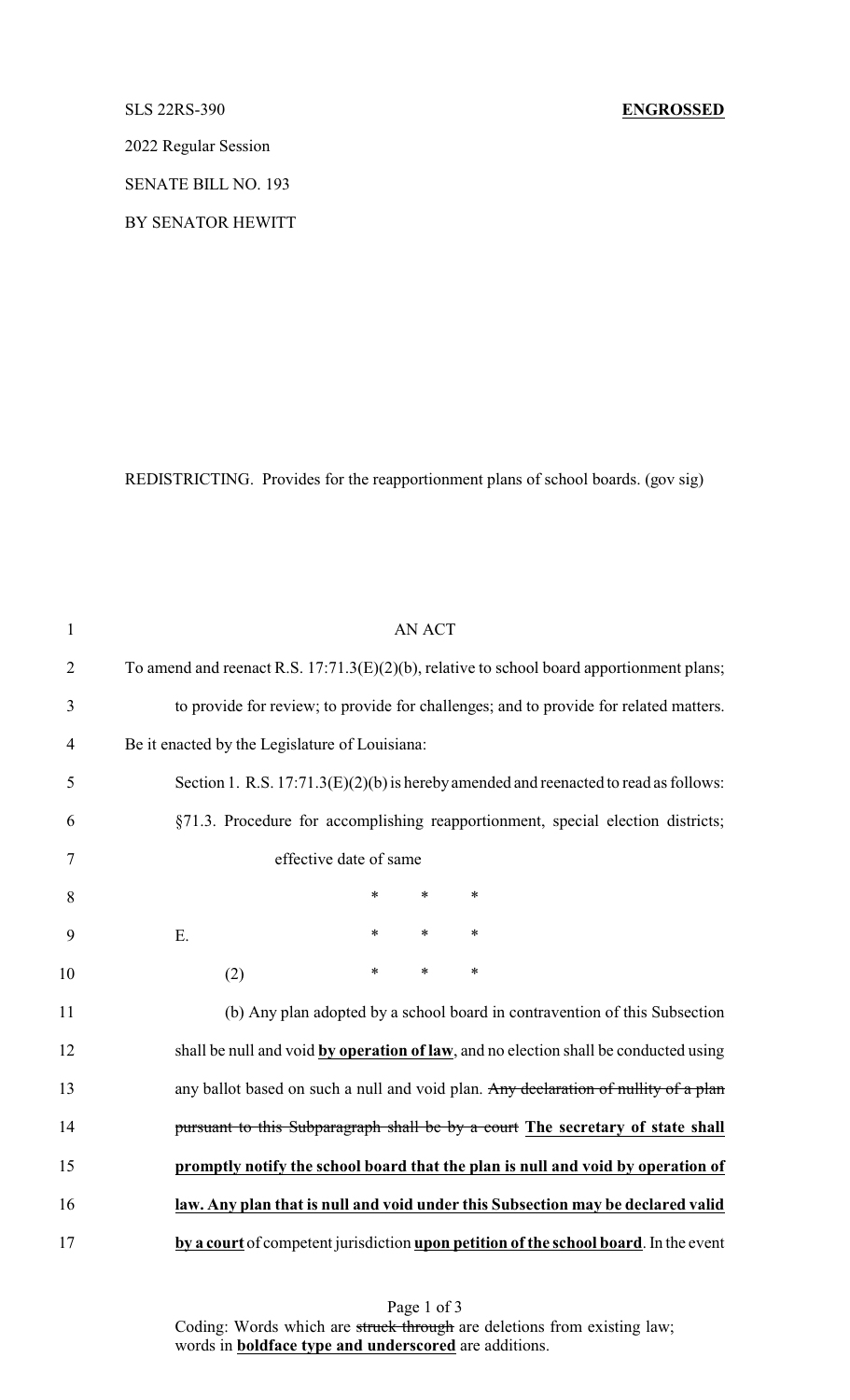| $\mathbf{1}$   | a plan is declared null, such declaration shall not affect the validity or legality of any    |
|----------------|-----------------------------------------------------------------------------------------------|
| $\overline{2}$ | actions taken by, ordinances or regulations adopted by, or contracts entered into by          |
| $\overline{3}$ | the school board elected pursuant to the null plan.                                           |
| 4              | $\ast$<br>$\ast$<br>∗                                                                         |
| 5              | Section 2. This Act shall become effective upon signature by the governor or, if not          |
| 6              | signed by the governor, upon expiration of the time for bills to become law without signature |
| 7              | by the governor, as provided by Article III, Section 18 of the Constitution of Louisiana. If  |
| 8              | vetoed by the governor and subsequently approved by the legislature, this Act shall become    |
| 9              | effective on the day following such approval.                                                 |

The original instrument and the following digest, which constitutes no part of the legislative instrument, were prepared by Matt DeVille.

# DIGEST

SB 193 Engrossed 2022 Regular Session Hewitt

Present law provides that any reapportionment plan adopted by a school board that does not comply with applicable present law regarding redistricting and reapportionment will be null and void and no election will be held using any ballot based on such a plan.

Present law further provides that a court of competent jurisdiction will issue a declaration of nullity if a reapportionment plan fails to comply with applicable present law regarding redistricting and reapportionment.

Proposed law provides that the secretary of state shall notify a school board that has adopted a reapportionment plan that does not comply with applicable present law regarding redistricting and reapportionment of the nullity.

Proposed law further provides that any declaration of nullity of a reapportionment plan may be reversed by a court of competent jurisdiction upon the petition of the school board.

Effective upon signature of the governor or lapse of time for gubernatorial action.

(Amends R.S. 17:71.3(E)(2)(b))

### Summary of Amendments Adopted by Senate

### Committee Amendments Proposed by Senate Committee on Senate and Governmental Affairs to the original bill

- 1. Specify that any redistricting plan adopted by a school board that fails to comply with applicable statutory requirements is null and void.
- 2. Require the secretary of state to notify any school board that submits a plan declared null and void due to failure to comply with applicable statutory requirements of the nullity.

Page 2 of 3

Coding: Words which are struck through are deletions from existing law; words in **boldface type and underscored** are additions.